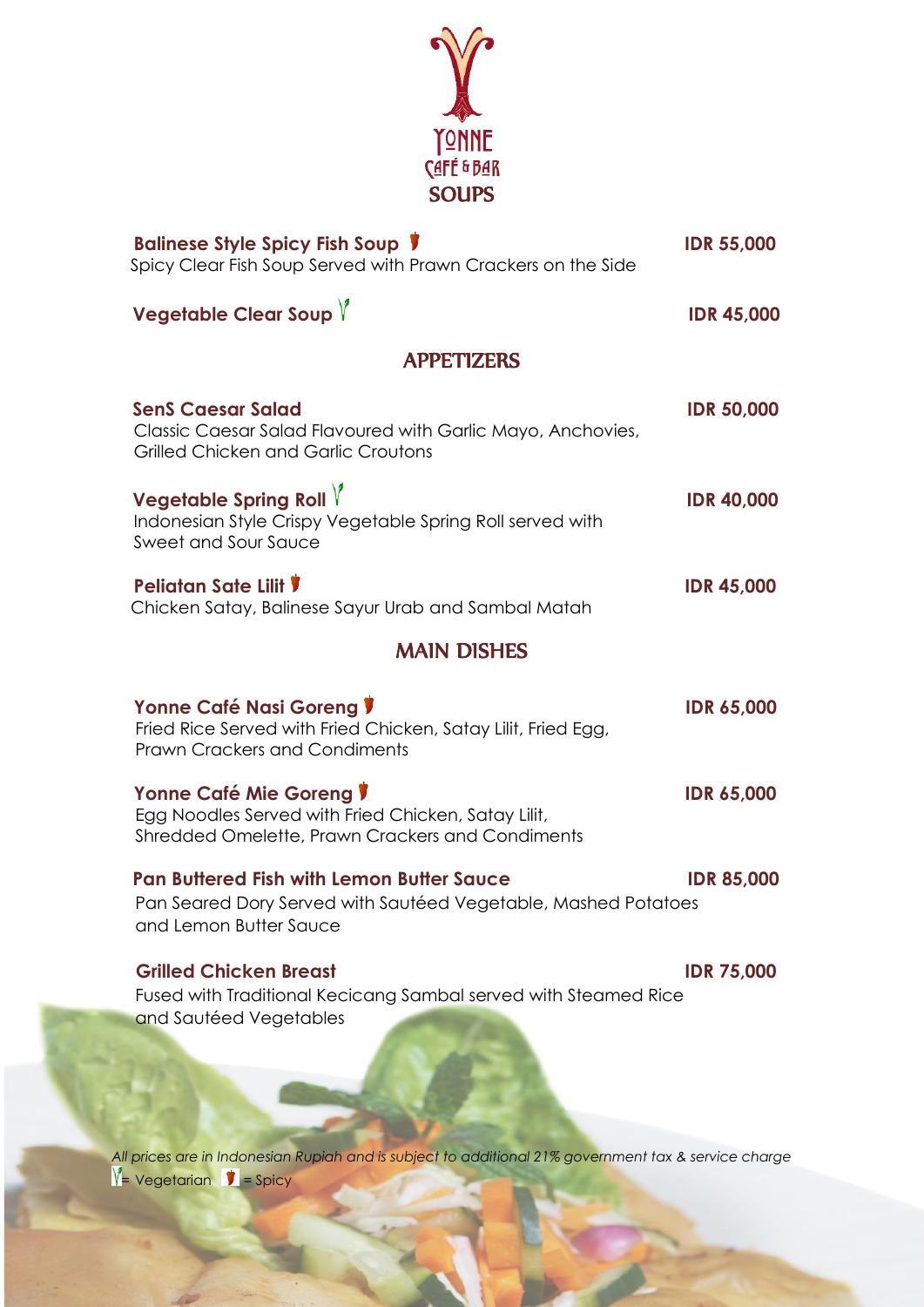

| Aglio Olio V<br>Choice of Pasta, (Fettuccini or Spaghetti) Italian Style Spicy Pasta<br>with Grilled Chicken, Garlic and Chili Flavoured with Olive Oil   | <b>IDR 75,000</b> |
|-----------------------------------------------------------------------------------------------------------------------------------------------------------|-------------------|
| <b>Bolognese</b><br>Choice of Pasta, (Fettuccini or Spaghetti) Minced Beef with Brunoise<br>Vegetables Flavoured with Olive Oil and Serve Parmesan Cheese | <b>IDR 75,000</b> |
| SenS Pasta with Vegetarian $\forall$<br>Choice of Pasta, (Fettuccini or Spaghetti) All Served with<br>Vegetable Ratatouille                               | <b>IDR 65,000</b> |
| Pizza Margarita $\sqrt{ }$<br>Homemade Pizza Dough with Tomato Sauce, Oregano and<br>Mozzarella Cheese                                                    | <b>IDR 70,000</b> |
| Pizza Hawaiian<br>Homemade Pizza Dough with Tomato Sauce, Slice Pineapple,<br>Smoke Beef Ham and Mozzarella Cheese                                        | <b>IDR 75,000</b> |
| <b>SNACKS &amp; SANDWICHES</b>                                                                                                                            |                   |
| <b>Club Sandwich</b>                                                                                                                                      |                   |
| Oven-Roasted Chicken, Lettuce, Tomato, Beef Bacon, Egg and<br>Mayonnaise On White Or Whole Wheat Bread Served with<br><b>French Fries</b>                 | <b>IDR 70,000</b> |
| <b>BLT Sandwich</b><br>Beef Bacon, Lettuce and Tomato On Baguette Bread Served with<br>French Fries and Mixed Salad                                       | <b>IDR 65,000</b> |
| <b>Fish &amp; Chip</b><br>Crispy Fried Fish Dory Serve with Tartar Sauce and French Fries                                                                 | <b>IDR 65,000</b> |
| <b>SenS Burger</b><br>Grilled Beef Patty, Slice Cheddar Cheese, Slice Tomato, Lettuce<br>and served with French Fries                                     | <b>IDR 75,000</b> |
|                                                                                                                                                           |                   |